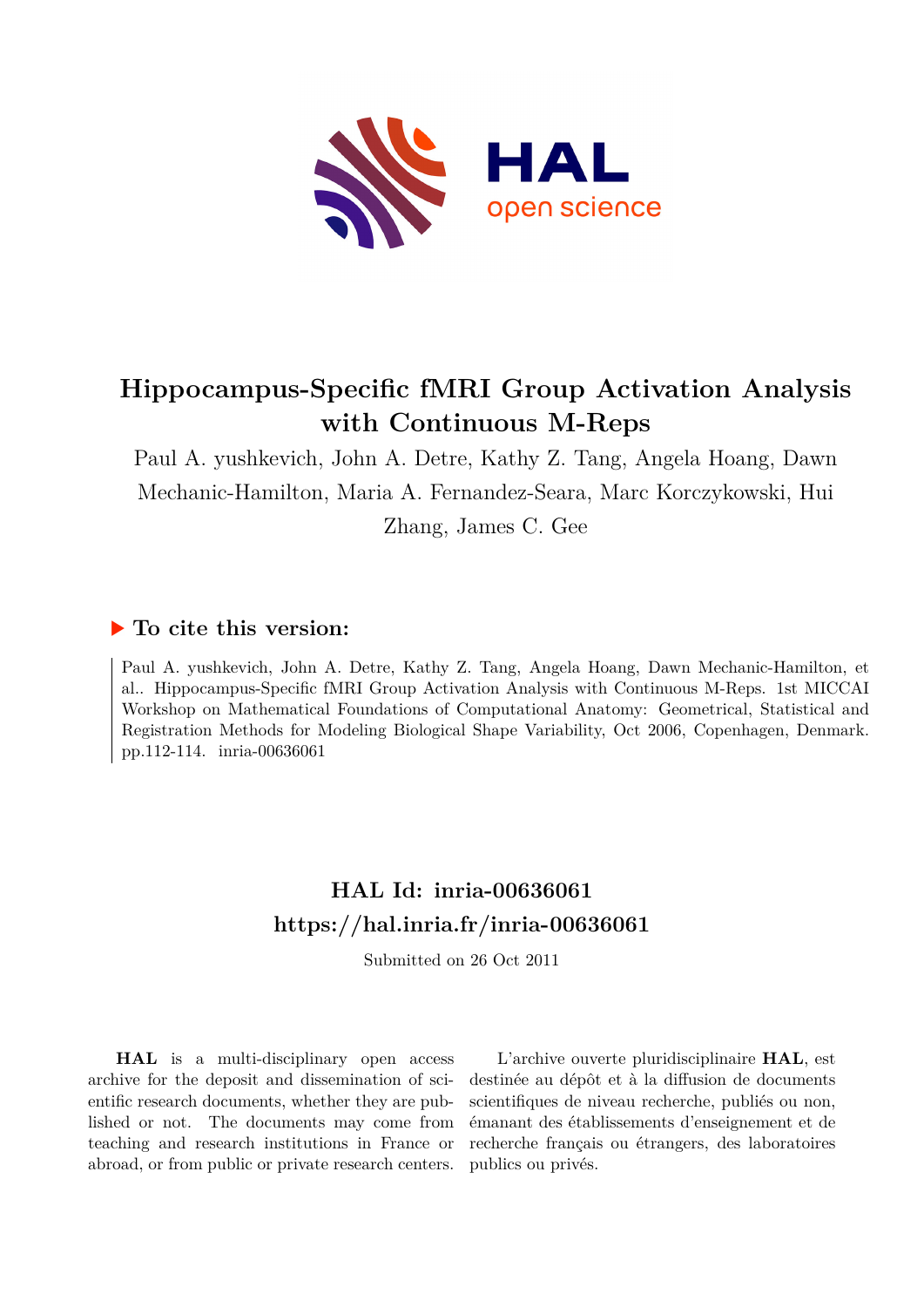## Hippocampus-Specific fMRI Group Activation Analysis with Continuous M-Reps

Paul A. Yushkevich<sup>1</sup>, John A. Detre<sup>2</sup>, Kathy Z. Tang<sup>2</sup>, Angela Hoang2, Dawn Mechanic-Hamilton<sup>2</sup>, María A. Fernández-Seara<sup>2</sup>, Marc Korczykowski<sup>2</sup>, Hui Zhang<sup>1</sup>, and James C. Gee<sup>1</sup>

<sup>1</sup> Penn Image Computing and Science Laboratory, Department of Radiology, University of Pennsylvania

<sup>2</sup> Center for Functional Neuroimaging, Department of Radiology, University of Pennsylvania

### Extended Abstract

Continuous M-Reps. In earlier work [4], we developed a deformable modeling framework called the continuous medial representation (cm-rep), which, in simplest terms, is a continuous analog of the m-rep approach by Pizer et al. [3]. Cm-reps are deformable templates that have a special property that the skeleton (medial axis) of the template preserves its branching topology (number and configuration of its branches) during deformation. Furthermore, the skeleton of the deforming template is modeled explicitly as a continuous manifold and the exact geometric relationship between the skeleton and the template's boundary is captured. The skeleton-boundary relationship makes it possible to define a special shape-based coordinate system on the interior of the template. One of the coordinate axes connects points on the skeleton to the corresponding (nearest) points on the boundary, while the other two axes parameterize the skeleton as well as the boundary. As argued in [5], this coordinate system is a natural way to parameterize the interiors of anatomical structures to which cm-rep templates have been fitted. It allows us to analyze the distribution of appearance features (intensity, fMRI, DTI) within the structures more or less independently of the differences in the shape of the structures. In this paper, we illustrate the application of such analysis to functional MRI data associated with the hippocampus.

fMRI Study. We designed an fMRI study in which hippocampal activation was highly anticipated. Healthy volunteers (n=18) performed a complex scene encoding task in the scanner. The study followed the block design paradigm. In addition to EPI functional imaging,  $T_1$  anatomical scans were acquired. Standard techniques (SPM, [2]) were used to align functional images to the anatomy, to correct for motion artifacts, to smooth the data temporally and spatially and to compute subject-level statistical maps using the general linear model.

Structure-Specific Group Analysis of fMRI. Whole-brain fMRI group analysis methods such as SPM [2] rely on deformable image registration to normalize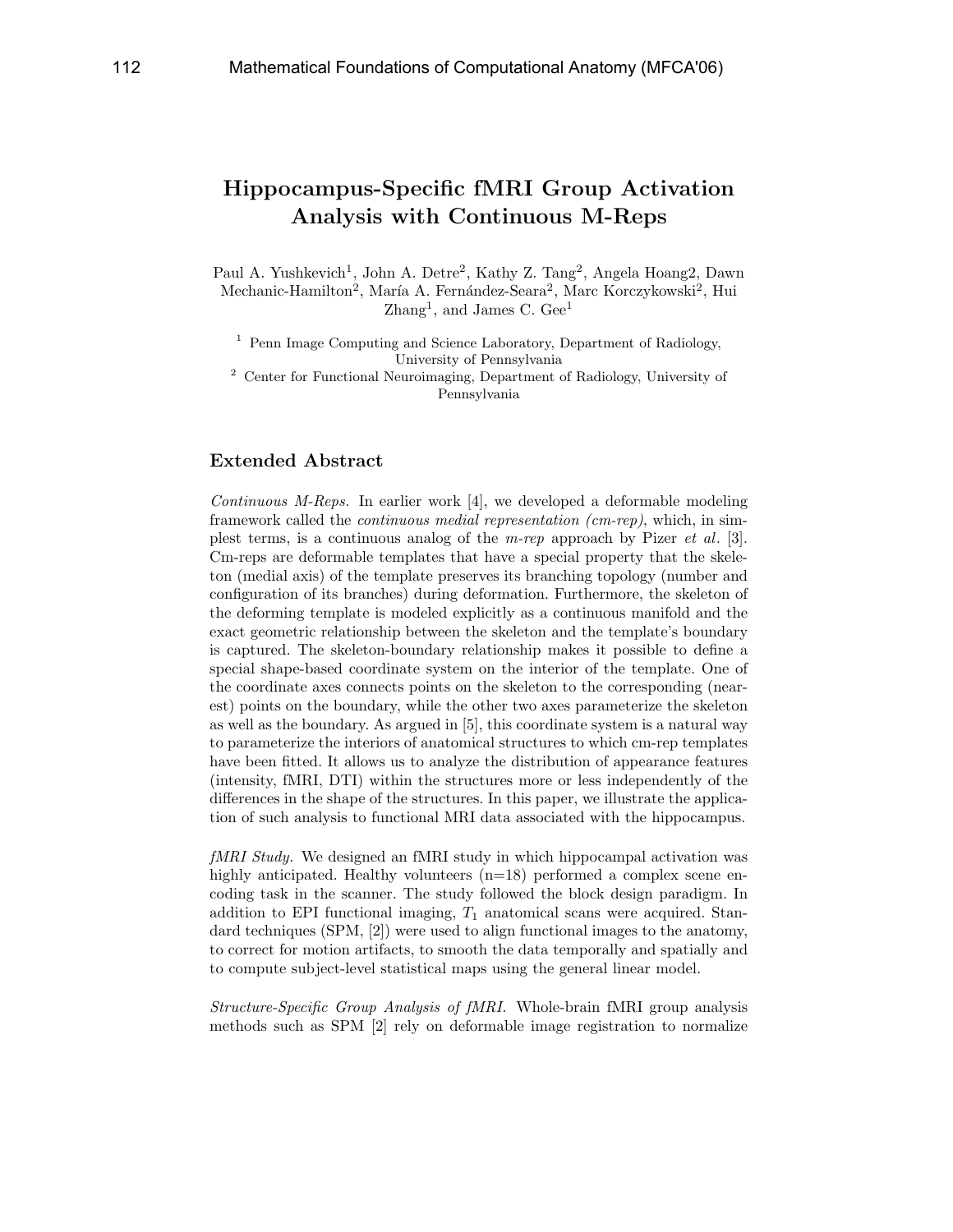data between subjects. Registration does not always align the hippocampus accurately [1] and such misalignment will, in theory, reduce the statistical significance of intersubject statistical maps. To improve intersubject alignment in the hippocampus, we fit cm-rep templates to manual segmentations of the hippocampus (Fig. 1) and use the cm-rep coordinate system to project subject-level fMRI statistics to a common reference space<sup>3</sup>. We then perform random effects analysis to compute a hippocampus-specific groupwise statistical map.

Results: Improved Sensitivity and Specificity. We compared whole-brain and hippocampus-specific maps generated by SPM and our technique, respectively (Fig. 2). The peaks in the hippocampus-specific map had higher raw t-values and lower corrected p-values than the peaks located near the right hippocampus in the whole-brain map (Table 1). This indicates that our approach is more sensitive and that, in general, the accuracy of intersubject normalization does weigh in on the sensitivity of group analysis, despite the influence of many other sources of error. Furthermore, in most studies, peaks and clusters in the whole-brain activation map are assigned anatomical labels by looking up their coordinates in the Talairach space. Due to normalization errors, peaks resulting from consistent hippocampal activation across subjects may be mislabeled as activation in nearby structures. By restricting its analysis to the hippocampus, our approach aims to increase the likelihood that activation labeled as hippocampal is indeed originating in the hippocampus of each subject. However, specificity is confounded by the fact that spatial smoothing and  $EPI/T_1$  alignment are performed for each subject. In part, our future work will focus on developing structure-focused EPI smoothing algorithms.

#### References

- 1. O. T. Carmichael, H. A. Aizenstein, S. W. Davis, J. T. Becker, P. M. Thompson, C. C. Meltzer, and Y. Liu. Atlas-based hippocampus segmentation in Alzheimer's disease and mild cognitive impairment. Neuroimage, 27(4):979–90, Oct 2005.
- 2. R. Frackowiak, K. Friston, C. Frith, R. Dolan, and J. Mazziotta, editors. Human brain function. Academic Press USA, 1997.
- 3. S. M. Pizer, P. T. Fletcher, S. Joshi, A. Thall, J. Z. Chen, Y. Fridman, D. S. Fritsch, A. G. Gash, J. M. Glotzer, M. R. Jiroutek, C. Lu, K. E. Muller, G. Tracton, P. Yushkevich, and E. L. Chaney. Deformable m-reps for 3D medical image segmentation. International Journal of Computer Vision, 55(2):85–106, Nov 2003.
- 4. P. A. Yushkevich, H. Zhang, and J. Gee. Continuous medial representation for anatomical structures. IEEE Trans Med Imaging, 2006. to appear.
- 5. P. A. Yushkevich, H. Zhang, and J. C. Gee. Statistical modeling of shape and appearance using the continuous medial representation. In Medical Image Computing and Computer-Assisted Intervention, MICCAI, volume 2, pages 725–732, 2005.

<sup>3</sup> Manual segmentation was performed only for the right hippocampus so our results are currently limited to that structure